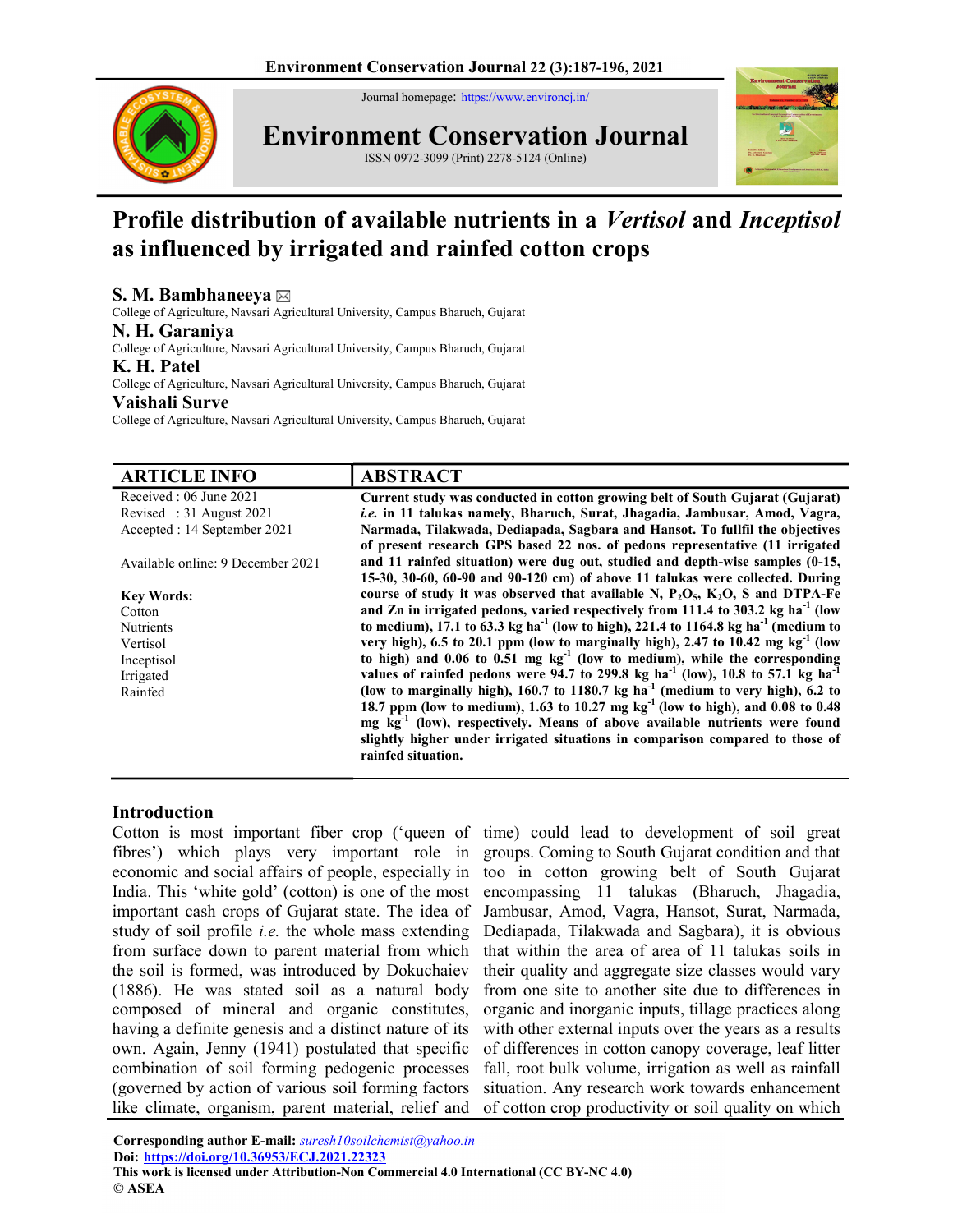it survives would be of paramount importance. A research topic, thus, was chosen on cotton growing soils of South Gujarat. Cotton cultivation in Gujarat is done on various soils right from sandy soil of Kutch, the alluvial soil of Ahmadabad and Kheda districts to the black and black cotton soils of Central, Southern and Saurashtra regions. As productivity of both rainfed and irrigated cotton crops largely depends on the soil characteristics under a specific set of climate, ignorance of soilsite requirement of a particular crop leads to the sub-optimal yield or complete failure of the crop. Due to continuous cotton cultivation, soils under irrigated and rainfed system may differ/ or affect soil properties which may modify nutrients content and their availability to crops, so analysis of soil properties may have significant importance in understanding proper nutrient management practices. Under these contexts, an attempt has been made to generate information on soil nutrients status in irrigated and rainfed situations in cotton growing areas of South Gujarat in order to future management of these soils for higher cotton yield.

# Material and Methods Overview of study area

South Gujarat in compassing eleven talukas are distributed in three districts of South Gujarat namely Bharuch (21.30 to 22.00 N, 72.450 to 73.150 E), Surat (20° 10' 596'' N, 072° 52' 638''E) and Narmada (21° 52' 028''N, 073° 30' 035''E). Major soils are clayey in texture. The area comes under subtropical climate with semi arid conditions. The annual rainfall varies in these talukas from 700 to 950 mm. However, Surat city receives little more rainfall i.e. about 1200 mm. Distribution of rainfall is not uniform. Moreover, soils fertility status is also medium to poor and a result, yield of cotton (desi or hybrid or  $B_t$ ) crop is not optimum and varies widely from talukas to talukas. Thus, it is essential to analyze the soil samples chemically so as to have analytical results on parameters like nitrogen, phosphorus, potassium, sulphur, iron and zinc in order to take appropriate management practices for improving cotton yield.

# Soil sampling and analysis

22 nos. of soil profiles (11 from irrigated and 11 from rainfed situations) were excavated at cotton growing areas of 11 talukas (1 representative profile from rainfed area and 1 representative

profile from irrigated area in each taluka). All the profiles were excavated upto 120 cm soil depth. From each profile, depth wise (0-15, 15-30, 30-60, 60-90 and 90-120 cm) five samples were collected using GPS for analysis. All the collected soil samples were air dried, processed and analyzed for above available nutrients following standard methods (Jackson, 1973). Soil N was determined by using alkaline potassium permanganate method (Subbiah and Asija, 1956), phosphorus were determined by extracting soil with  $0.5$  M NaHCO<sub>3</sub> at pH 8.5 and determining P from the filtrate by spectrometric method (Olsen *et al.* 1954), potassium was determined by flame photometer by using normal neutral ammonium acetate (1N NH4OAc adjusting pH 7.0 as extractant) as described by Jackson (1973) and available sulphur was estimated by using  $0.15$  per cent CaCl<sub>2</sub> solution as extractant following the method as narrated by Williams and Steinbergs (1959). DTPA- Zn was determined by using Atomic Absorption Spectrophotometer as per the procedure described by Lindsay and Norvell (1978).

# Results and Discussion Available nitrogen (N)

Available N from all soil depths of irrigated profiles presented in Table 1 revealed that the available N in P1, P3, P5, P7, P9, P11, P13, P15, P17, P19 and P21, respectively from Maktampur, Achhaliya, Tancha, Vagra, Manglad, Hansot, Narmada, Nighat, Sagbara, Uchad and Athwa, was 'low to medium', depicting wide range from 111.4 to 282.0, 173.1 to 238.3, 188.8 to 230.8, 186.9 to 242.1, 163.1 to 225.8, 117.3 to 222.4, 154.2 to 286.8, 161.8 to 219.5, 143.0 to 201.3, 165.6 to 303.2 and 139.7 to 285.0 kg ha<sup>-1</sup>, respectively with corresponding mean values of 229.2, 214.3, 212.7, 214.0, 202.5, 155.8, 194.9, 195.9, 165.7, 212.9 and 222.5 kg ha<sup>-1</sup>, respectively. Mean soil available N in all the profiles, though varied appreciably from profile to profile, yet exhibited low value. The magnitude of available N was found higher in surface soils (0-15 cm) as compared to other depths of profiles and the same gradually decreased with depth, barring P3, P13, P15 and P19 showing somewhat irregular trend with depths. As SOC content in surface soils was high, surface soils exhibited higher available N content through mineralization processes due to microbial activity.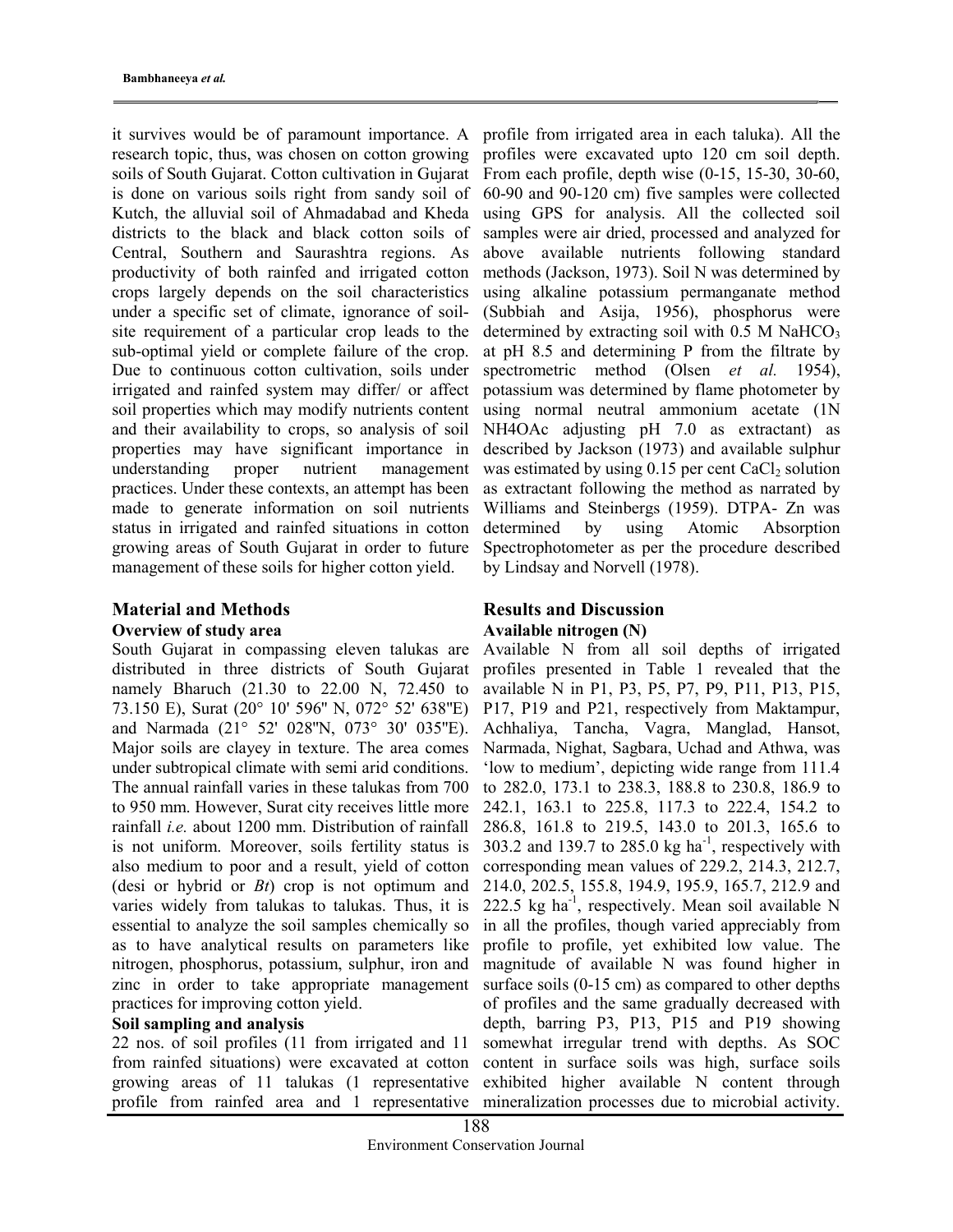At deeper soil layers, lower available N status might be associated with low content of SOC coupled with low mineralization processes due to low microbial population indicating low productivity potential. The reason for irregular trends of these profiles might be due to churning processes of Vertisols / Vertic Inceptisols having swelling shrinkage clays with deep and wide cracks. However, P1 had the highest  $(229.2 \text{ kg ha}^{-1})$ mean available N content while P11 exhibited the lowest mean  $(155.8 \text{ kg ha}^{-1})$  available N content. Based on profiles mean available N content, the irrigated profiles can be placed in the following descending order:  $P1 > P21 > P3 > P7 > P19 > P5 >$  $P9 > P15 > P13 > P17 > P11$ . 'Low to medium' available N content in soils of all the irrigated profiles might be due ascribed to several factors, such as low organic carbon (due to sub-optimal vegetations), high soil pH and ESP favouring higher volatilization losses, reduced nitrification and activity of N fixing bacteria and this fact was supported by Kumar and Haroon (2013) and Bhaskar (2015) and Prabhavati et al. (2015).

However, in rainfed profiles (Table 1) of P2, P4, P6, P8, P10, P12, P14, P16, P18, P20 and P22 (from Bharuch, Jhagadia, Amod, Gandhar, Jambusar, Hansot, Nandod, Dadiapada, Panch Pipri, Tilakwada and Panas, respectively) the status of available N was 'low to medium' ranging from 147.4 to 203.8, 171.2 to 244.0, 174.2 to 227.1, 186.9 to 225.8, 160.6 to 249.6, 98.5 to 176.9, 157.4 to 210.1, 146.1 to 207.6, 94.7 to 186.9, 116.0 to 299.8 and 145.2 to 250.9 kg ha<sup>-1</sup>, respectively with corresponding mean values of 167.6, 207.6, 208.7, 208.5, 199.8, 144.1, 175.6, 192.8, 144.1, 194.2 and 198.5 kg ha<sup>-1</sup>, respectively. It was observed that  $P6$ recorded the highest  $(208.7 \text{ kg ha}^{-1})$  available N content and P18 showed the lowest mean (144.1 kg  $ha^{-1}$ ) one. Thus, the rainfed profiles can be placed in the following descending order:  $P6 > P8 > P4 >$  $P10 > P22 > P20 > P8 > P14 > P2 > P12 > P18$ with respect to mean available N content. Like irrigated profiles, the available N content was more in surface soils and the values decreased down the profile except in few (P2, P4, P6, P16 and P18) which showed irregular trend with depths which might be due to the same reason as described above. The results clearly indicated that N management particularly in rainfed situation is a

must for improving available N status and ultimately the yield of cotton. Thus, in soils with 'low to medium' N, more organic matters / manures should be applied vis a vis activity of soil microbes to be enhanced as judicious measures under both the situations apart from regular inorganic Nfertilizer schedule as per recommendations in order to obtain higher available soil N status and thereby higher yield of cotton ultimately. Mean available N status of irrigated profiles together, was higher as compared to that of rainfed profiles. Reason for higher mean available N in irrigated profiles might be ascribed to high native SOC from higher vegetative cover and higher degree of mineralization resulting in higher mean available N as compared to rainfed situation. Paramasivan and Jawahar (2014), Nagesh and Mohamad (2014) and Kumar (2017) they are also found that irrigated soils under cotton crops of Bharuch district contained higher available N as compared to rainfed soils which he opined due to more organic matter, better crop management practices inclusive of fertilizer application.

# Available phosphorus  $(P_2O_5)$

Available P2O5 from all soil depths of irrigated profiles presented in Table 1 revealed that the available  $P_2O_5$  in P1, P3, P5, P7, P9, P11, P13, P15, P17, P19 and P21, was 'low to high', depicting wide range from 17.4 to 79.4, 17.4 to 33.5, 21.0 to 50.1, 24.8 to 45.9, 17.4 to 26.1, 26.1 to 63.3, 24.8 to 38.5, 17.1 to 24.5, 17.4 to 35.4, 18.5 to 38.5 and 24.3 to 38.4  $kg$  ha<sup>-1</sup>, respectively with corresponding mean values of, 46.5, 28.1, 38.5, 35.4, 22.1, 39.2, 30.4, 20.2, 24.2, 27.7 and 30.9 kg  $ha^{-1}$ , respectively. However, P1 had the highest (46.5 kg ha<sup>-1</sup>) mean available  $P_2O_5$  content, while P15 exhibited the lowest mean  $(20.2 \text{ kg} \text{ ha}^{-1})$ available  $P_2O_5$ . Based on profile mean available  $P_2O_5$  content, the irrigated profiles can be placed in the following descending order:  $P1 > P11 > P5$  $P7 > P21 > P13 > P3 > P19 > P17 > P9 > P15.$ Available  $P_2O_5$  decreased with depth in major soil profiles. However, P1, P3, P9 and P13 did not follow any definite trend with respect to available  $P_2O_5$ . The available  $P_2O_5$  was higher in surface soils than sub surfaces which might be due to the pH of surface soils in close vicinity of 7.0, whereas subsurface soils possessed comparatively higher pH. Further, supplementation of fertilizers, organic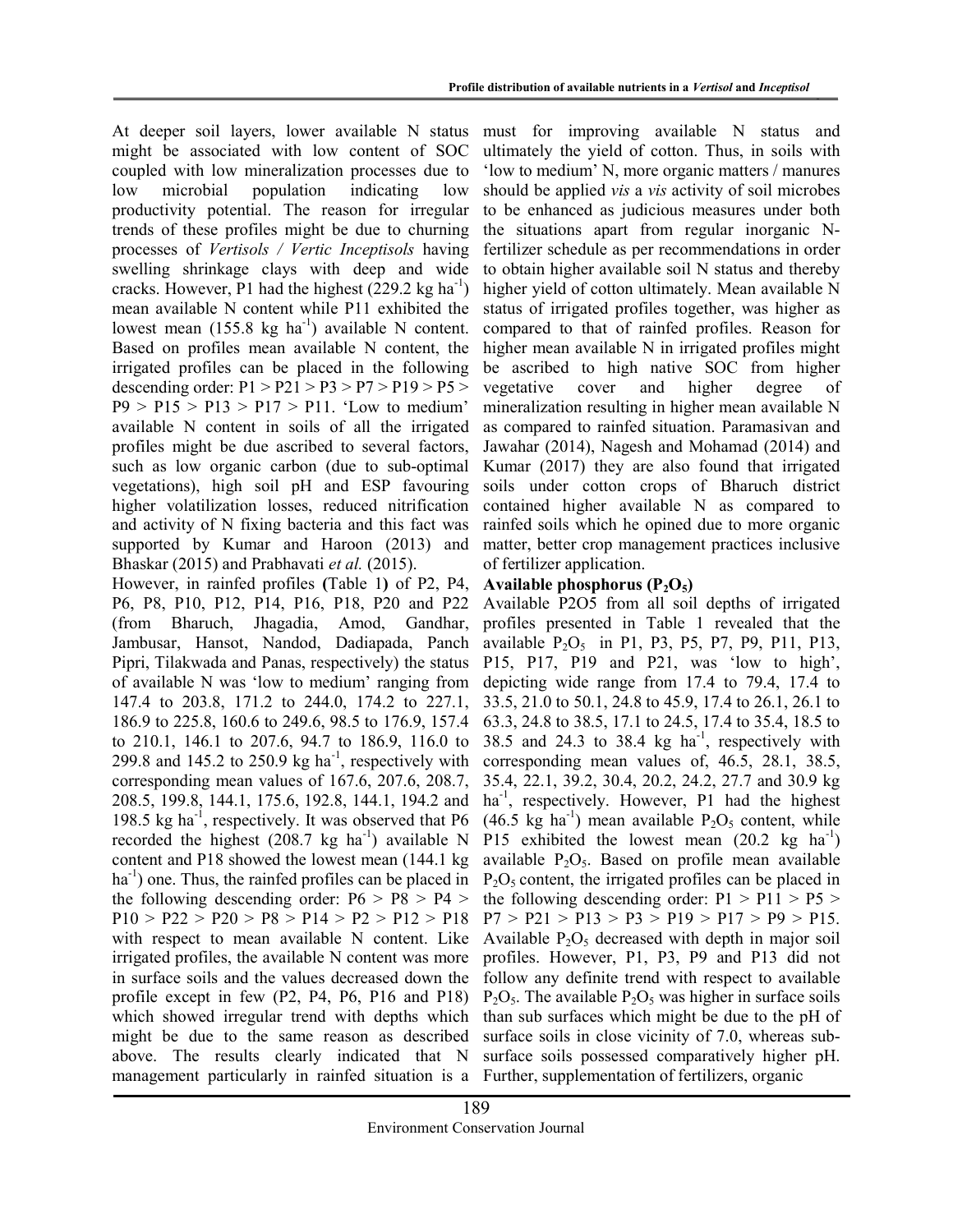| Soil              | N                                                                                                                   | $P_2O_5$                                                  | K <sub>2</sub> O | S    | Fe   | $\mathbf{Z}$ n | N                                                        | $P_2O_5$ | K <sub>2</sub> O                                                           | S    | Fe    | Zn                                                            | N                                                                | $P_2O_5$                                                  | K <sub>2</sub> O | S    | Fe   | $\mathbf{Zn}$ |  |  |  |
|-------------------|---------------------------------------------------------------------------------------------------------------------|-----------------------------------------------------------|------------------|------|------|----------------|----------------------------------------------------------|----------|----------------------------------------------------------------------------|------|-------|---------------------------------------------------------------|------------------------------------------------------------------|-----------------------------------------------------------|------------------|------|------|---------------|--|--|--|
| Depth             | $(kg \bar{h}a^{-1})$<br>(ppm)<br>$(mg kg-1)$                                                                        |                                                           |                  |      |      |                | $(kg \bar{h}a^{-1})$<br>$(mg \text{ kg}^{-1})$<br>(ppm)  |          |                                                                            |      |       |                                                               | $\overline{(\text{kg} \text{ ha}^{-1})}$<br>$(mg kg-1)$<br>(ppm) |                                                           |                  |      |      |               |  |  |  |
| (c <sub>m</sub> ) | P1: Typic Haplustepts (Maktampur- Bharuch taluka, Irrigated,<br>P2: Typic Haplustepts (Bharuch taluka, Rainfed, Bt) |                                                           |                  |      |      |                |                                                          |          |                                                                            |      |       | Haplustepts<br>P3:<br>Typic<br>(Achhaliya-Jhagadia<br>taluka, |                                                                  |                                                           |                  |      |      |               |  |  |  |
|                   | Hybrid)                                                                                                             |                                                           |                  |      |      |                |                                                          |          |                                                                            |      |       |                                                               | Irrigated, Hybrid)                                               |                                                           |                  |      |      |               |  |  |  |
| $0 - 15$          | 282.0                                                                                                               | 73.2                                                      | 1164.8           | 20.1 | 9.12 | 0.51           | 172.5                                                    | 34.5     | 1180.7                                                                     | 18.7 | 7.24  | 0.48                                                          | 238.3                                                            | 31.0                                                      | 681.4            | 15.1 | 9.41 | 0.56          |  |  |  |
| $15 - 30$         | 260.0                                                                                                               | 79.4                                                      | 1091.9           | 18.4 | 8.77 | 0.48           | 147.4                                                    | 32.3     | 1049.8                                                                     | 16.4 | 7.95  | 0.32                                                          | 204.5                                                            | 32.3                                                      | 768.6            | 12.1 | 7.22 | 0.35          |  |  |  |
| $30 - 60$         | 250.0                                                                                                               | 17.4                                                      | 1049.8           | 17.4 | 7.14 | 0.34           | 158.7                                                    | 28.5     | 989.6                                                                      | 15.2 | 7.50  | 0.40                                                          | 225.8                                                            | 33.5                                                      | 580.3            | 11.6 | 9.23 | 0.45          |  |  |  |
| 60-90             | 242.5                                                                                                               | 43.4                                                      | 914.3            | 15.0 | 8.98 | 0.28           | 155.5                                                    | 26.1     | 913.5                                                                      | 16.4 | 6.76  | 0.30                                                          | 229.6                                                            | 26.1                                                      | 955.6            | 9.2  | 5.66 | 0.34          |  |  |  |
| 90-120            | 111.4                                                                                                               | 19.2                                                      | 714.2            | 11.6 | 7.58 | 0.21           | 203.8                                                    | 27.3     | 728.1                                                                      | 7.2  | 5.92  | 0.19                                                          | 173.1                                                            | 17.4                                                      | 524.7            | 10.4 | 4.58 | 0.18          |  |  |  |
| Min               | 111.4                                                                                                               | 17.4                                                      | 714.2            | 11.6 | 7.14 | 0.21           | 147.4                                                    | 26.1     | 728.1                                                                      | 7.2  | 5.92  | 0.19                                                          | 173.1                                                            | 17.4                                                      | 524.7            | 9.2  | 4.58 | 0.18          |  |  |  |
| Max               | 282.0                                                                                                               | 79.4                                                      | 1164.8           | 20.1 | 9.12 | 0.51           | 203.8                                                    | 34.5     | 1180.7                                                                     | 18.7 | 7.95  | 0.48                                                          | 238.3                                                            | 33.5                                                      | 955.6            | 15.1 | 9.41 | 0.56          |  |  |  |
| Mean              | 229.2                                                                                                               | 46.5                                                      | 987.0            | 16.5 | 8.32 | 0.36           | 167.6                                                    | 29.7     | 972.3                                                                      | 14.8 | 7.07  | 0.34                                                          | 214.3                                                            | 28.1                                                      | 702.1            | 11.7 | 7.22 | 0.38          |  |  |  |
|                   | P4: Typic Haplustepts (Jhagadia taluka, Rainfed, Hybrid)                                                            |                                                           |                  |      |      |                | P5: Udorthentic<br>chromusterts (Tancha- Amod<br>taluka, |          |                                                                            |      |       |                                                               |                                                                  | P6: Udorthentic chromusterts (Amod taluka, Rainfed, Desi) |                  |      |      |               |  |  |  |
|                   |                                                                                                                     |                                                           |                  |      |      |                | Irrigated, Hybrid)                                       |          |                                                                            |      |       |                                                               |                                                                  |                                                           |                  |      |      |               |  |  |  |
| $0 - 15$          | 205.7                                                                                                               | 32.3                                                      | 967.9            | 13.1 | 6.45 | 0.41           | 230.8                                                    | 50.1     | 1033.4                                                                     | 15.9 | 10.42 | 0.46                                                          | 212.0                                                            | 44.7                                                      | 1070.2           | 15.7 | 9.10 | 0.41          |  |  |  |
| $15 - 30$         | 237.1                                                                                                               | 30.5                                                      | 708.9            | 12.5 | 5.20 | 0.43           | 225.8                                                    | 45.2     | 891.4                                                                      | 14.8 | 10.25 | 0.39                                                          | 205.7                                                            | 37.2                                                      | 722.4            | 14.7 | 9.06 | 0.31          |  |  |  |
| 30-60             | 244.0                                                                                                               | 28.6                                                      | 640.9            | 8.7  | 5.07 | 0.24           | 220.7                                                    | 40.3     | 756.7                                                                      | 12.9 | 5.51  | 0.43                                                          | 224.5                                                            | 27.3                                                      | 754.3            | 12.7 | 7.32 | 0.35          |  |  |  |
| $60 - 90$         | 180.0                                                                                                               | 26.1                                                      | 524.7            | 9.6  | 3.82 | 0.27           | 197.6                                                    | 35.9     | 809.9                                                                      | 10.0 | 6.04  | 0.23                                                          | 227.1                                                            | 21.1                                                      | 645.0            | 9.2  | 4.11 | 0.29          |  |  |  |
| 90-120            | 171.2                                                                                                               | 14.5                                                      | 507.5            | 9.0  | 4.30 | 0.17           | 188.8                                                    | 21.0     | 685.9                                                                      | 8.9  | 4.31  | 0.14                                                          | 174.2                                                            | 18.6                                                      | 962.6            | 5.8  | 3.95 | 0.11          |  |  |  |
| Min               | 171.2                                                                                                               | 14.5                                                      | 507.5            | 8.7  | 3.82 | 0.17           | 188.8                                                    | 21.0     | 685.9                                                                      | 8.9  | 4.31  | 0.14                                                          | 174.2                                                            | 18.6                                                      | 645.0            | 5.8  | 3.95 | 0.11          |  |  |  |
| Max               | 244.0                                                                                                               | 32.3                                                      | 967.9            | 13.1 | 6.45 | 0.43           | 230.8                                                    | 50.1     | 1033.4                                                                     | 15.9 | 10.42 | 0.46                                                          | 227.1                                                            | 44.7                                                      | 1070.2           | 15.7 | 9.10 | 0.41          |  |  |  |
| Mean              | 207.6                                                                                                               | 26.4                                                      | 670.0            | 10.6 | 4.97 | 0.30           | 212.7                                                    | 38.5     | 835.5                                                                      | 12.5 | 7.31  | 0.33                                                          | 208.7                                                            | 29.8                                                      | 830.9            | 11.6 | 6.71 | 0.29          |  |  |  |
|                   |                                                                                                                     | P8: Vertic Ustochrepts (Gandhar-Vagra taluka,<br>Rainfed, |                  |      |      |                |                                                          |          | P9:Vertic<br>taluka,<br>$\overline{U}$ stochrepts<br>(Manglad-<br>Jambusar |      |       |                                                               |                                                                  |                                                           |                  |      |      |               |  |  |  |
|                   | P7: Udic chromusterts (Vagra taluka, Irrigated, Bt)                                                                 |                                                           | Desi)            |      |      |                |                                                          |          | Irrigated, Hybrid)                                                         |      |       |                                                               |                                                                  |                                                           |                  |      |      |               |  |  |  |
| $0 - 15$          | 242.1                                                                                                               | 45.9                                                      | 929.0            | 14.3 | 8.10 | 0.45           | 225.8                                                    | 33.5     | 772.7                                                                      | 14.2 | 7.12  | 0.43                                                          | 225.8                                                            | 26.1                                                      | 935.2            | 14.9 | 7.98 | 0.61          |  |  |  |
| $15 - 30$         | 224.5                                                                                                               | 40.5                                                      | 819.8            | 12.6 | 7.14 | 0.35           | 200.7                                                    | 32.3     | 610.2                                                                      | 10.2 | 6.52  | 0.34                                                          | 219.5                                                            | 19.9                                                      | 804.2            | 14.6 | 5.77 | 0.31          |  |  |  |
| $30 - 60$         | 217.0                                                                                                               | 33.5                                                      | 660.6            | 14.6 | 4.87 | 0.41           | 223.3                                                    | 32.3     | 658.5                                                                      | 13.1 | 4.63  | 0.32                                                          | 217.0                                                            | 26.1                                                      | 954.4            | 13.5 | 8.54 | 0.32          |  |  |  |
| 60-90             | 199.4                                                                                                               | 32.3                                                      | 717.9            | 10.4 | 3.98 | 0.17           | 205.7                                                    | 31.0     | 536.1                                                                      | 9.2  | 3.24  | 0.18                                                          | 186.9                                                            | 21.1                                                      | 722.4            | 10.6 | 5.53 | 0.24          |  |  |  |
| $90 - 120$        | 186.9                                                                                                               | 24.8                                                      | 473.9            | 8.1  | 2.47 | 0.12           | 186.9                                                    | 28.6     | 437.9                                                                      | 6.2  | 2.89  | 0.13                                                          | 163.1                                                            | 17.4                                                      | 345.8            | 7.7  | 5.20 | 0.10          |  |  |  |
| Min               | 186.9                                                                                                               | 24.8                                                      | 473.9            | 8.1  | 2.47 | 0.12           | 186.9                                                    | 28.6     | 437.9                                                                      | 6.2  | 2.89  | 0.13                                                          | 163.1                                                            | 17.4                                                      | 345.8            | 7.7  | 5.20 | 0.10          |  |  |  |
| Max               | 242.1                                                                                                               | 45.9                                                      | 929.0            | 14.6 | 8.10 | 0.45           | 225.8                                                    | 33.5     | 772.7                                                                      | 14.2 | 7.12  | 0.43                                                          | 225.8                                                            | 26.1                                                      | 954.4            | 14.9 | 8.54 | 0.61          |  |  |  |
| Mean              | 214.0                                                                                                               | 35.4                                                      | 720.2            | 12.0 | 5.31 | 0.30           | 208.5                                                    | 31.5     | 603.1                                                                      | 10.6 | 4.88  | 0.28                                                          | 202.5<br>22.1<br>752.4<br>0.32<br>12.3<br>6.60                   |                                                           |                  |      |      |               |  |  |  |
|                   | P10: Vertic Ustochrepts (Jambusar taluka, Rainfed, Desi)                                                            |                                                           |                  |      |      |                |                                                          |          | P11: Typic Haplusterts (Hansot taluka, Irrigated, Hybrid)                  |      |       |                                                               | P12: Typic Haplusterts (Hansot taluka, Rainfed, Bt)              |                                                           |                  |      |      |               |  |  |  |
| $0 - 15$          | 249.9                                                                                                               | 19.9                                                      | 925.4            | 12.6 | 7.01 | 0.41           | 222.4                                                    | 63.3     | 736.7                                                                      | 18.1 | 9.74  | 0.55                                                          | 176.9                                                            | 44.7                                                      | 896.3            | 14.9 | 9.50 | 0.42          |  |  |  |
| $15 - 30$         | 233.6                                                                                                               | 19.9                                                      | 755.1            | 11.6 | 6.26 | 0.32           | 189.5                                                    | 44.7     | 675.7                                                                      | 15.1 | 9.81  | 0.38                                                          | 169.3                                                            | 57.1                                                      | 728.9            | 13.5 | 7.00 | 0.37          |  |  |  |
| $30 - 60$         | 191.9                                                                                                               | 23.6                                                      | 714.2            | 13.1 | 6.30 | 0.39           | 130.5                                                    | 32.3     | 648.0                                                                      | 16.7 | 8.79  | 0.40                                                          | 170.6                                                            | 27.3                                                      | 516.1            | 10.4 | 6.68 | 0.30          |  |  |  |
| 60-90             | 163.1                                                                                                               | 24.8                                                      | 524.3            | 9.2  | 5.39 | 0.19           | 119.2                                                    | 29.8     | 585.3                                                                      | 8.9  | 8.39  | 0.29                                                          | 105.4                                                            | 19.9                                                      | 526.7            | 11.6 | 4.17 | 0.20          |  |  |  |
| 90-120            | 160.6                                                                                                               | 18.6                                                      | 350.3            | 7.3  | 3.90 | 0.11           | 117.3                                                    | 26.1     | 391.7                                                                      | 7.7  | 7.62  | 0.12                                                          | 98.5                                                             | 22.3                                                      | 354.0            | 6.5  | 3.57 | 0.08          |  |  |  |
| Min               | 160.6                                                                                                               | 18.6                                                      | 350.3            | 7.3  | 3.90 | 0.11           | 117.3                                                    | 26.1     | 391.7                                                                      | 7.7  | 7.62  | 0.12                                                          | 98.5                                                             | 19.9                                                      | 354.0            | 6.5  | 3.57 | 0.08          |  |  |  |
| Max               | 249.6                                                                                                               | 24.8                                                      | 925.4            | 13.1 | 7.01 | 0.41           | 222.4                                                    | 63.3     | 736.7                                                                      | 18.1 | 9.81  | 0.55                                                          | 176.9                                                            | 57.1                                                      | 896.3            | 14.9 | 9.50 | 0.42          |  |  |  |
| Mean              | 199.8                                                                                                               | 21.4                                                      | 653.9            | 10.8 | 5.77 | 0.28           | 155.8                                                    | 39.2     | 607.5                                                                      | 13.3 | 8.87  | 0.35                                                          | 144.1                                                            | 34.3                                                      | 604.4            | 11.4 | 6.18 | 0.27          |  |  |  |

Table 1: Available nutrient status of profile soil under cotton growing areas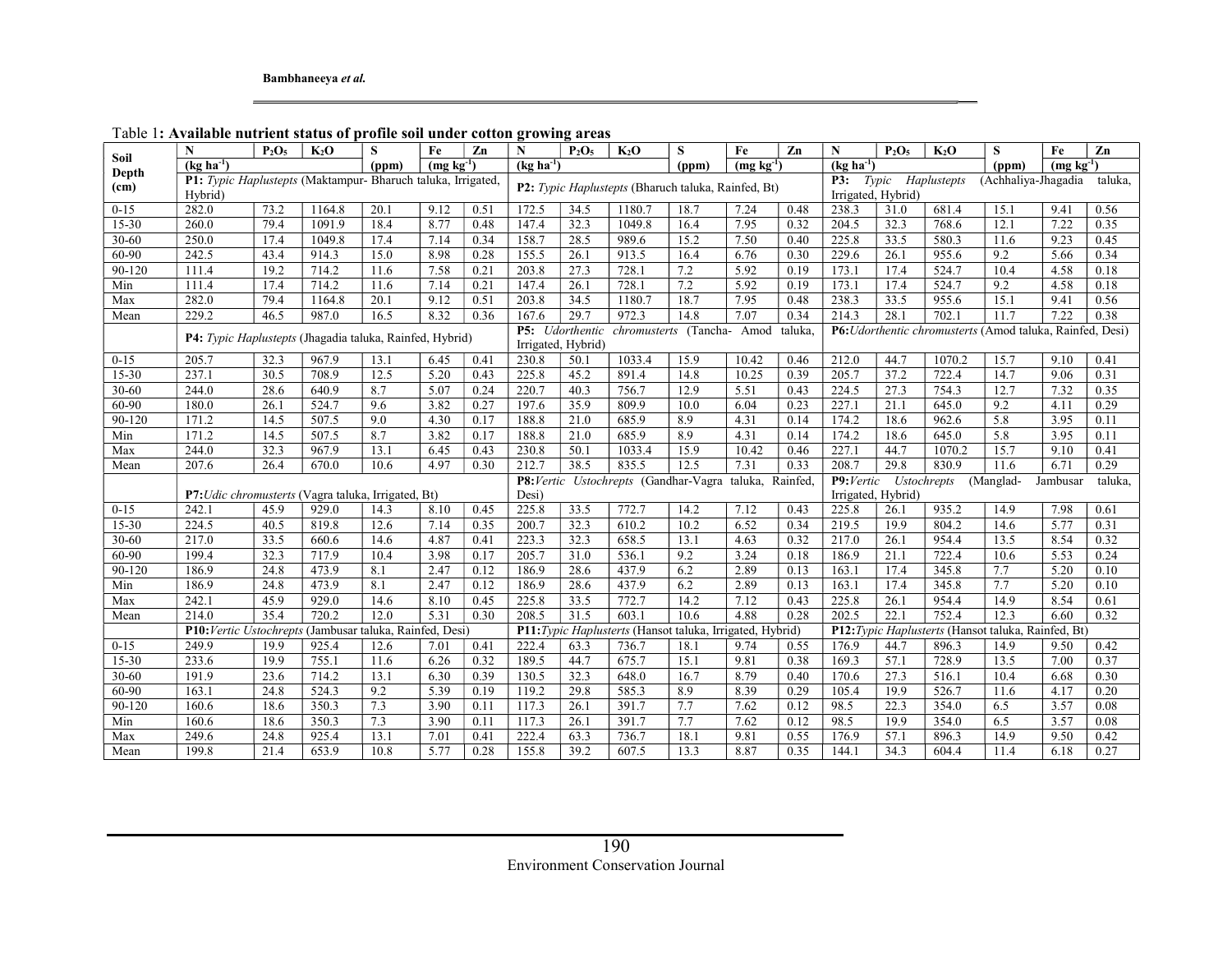|                   |                                                            |                                                                |                                                         |       | Fe            | Zn          | N     | $P_2O_5$                                       | $K_2O$                                                                  |                                                         | Fe                   | Zn      | N              | $P_2O_5$                                          | $K_2O$ |       | Fe          | Zn   |  |  |
|-------------------|------------------------------------------------------------|----------------------------------------------------------------|---------------------------------------------------------|-------|---------------|-------------|-------|------------------------------------------------|-------------------------------------------------------------------------|---------------------------------------------------------|----------------------|---------|----------------|---------------------------------------------------|--------|-------|-------------|------|--|--|
|                   | N<br>$P_2O_5$                                              |                                                                | $K_2O$                                                  | S     |               |             |       |                                                |                                                                         | S                                                       |                      |         | $(kg ha^{-1})$ |                                                   |        | S     |             |      |  |  |
| depth<br>Soil     | $(kg ha-1)$                                                |                                                                |                                                         | (ppm) |               | $(mg kg-1)$ |       | $(kg ha-1)$                                    |                                                                         |                                                         | $(mg kg-1)$<br>(ppm) |         |                |                                                   |        | (ppm) | $(mg kg-1)$ |      |  |  |
| (c <sub>m</sub> ) |                                                            |                                                                |                                                         |       |               |             |       | P14:Typic Ustorthents (Nandod- Narmada taluka, |                                                                         |                                                         |                      |         |                | P15:Vertic Ustochrepts (Nighat- Dadiapada taluka, |        |       |             |      |  |  |
|                   | P13: Typic Ustorthents (Narmada taluka, Irrigated, Hybrid) |                                                                | Rainfed, Desi)                                          |       |               |             |       |                                                |                                                                         | Irrigated, Hybrid)                                      |                      |         |                |                                                   |        |       |             |      |  |  |
| $0 - 15$          | 286.8                                                      | 31.0                                                           | 760.4                                                   | 11.2  | 6.92          | 0.42        | 210.9 | 37.2                                           | 627.0                                                                   | 10.2                                                    | 5.21                 | 0.40    | 210.5          | 24.5                                              | 620.5  | 13.2  | 8.59        | 0.45 |  |  |
| 15-30             | 163.1                                                      | 32.3                                                           | 638.9                                                   | 10.2  | 6.15          | 0.28        | 163.1 | 24.8                                           | 560.2                                                                   | 10.0                                                    | 5.50                 | 0.29    | 200.7          | 23.6                                              | 527.1  | 12.9  | 5.15        | 0.43 |  |  |
| 30-60             | 210.1                                                      | 38.5                                                           | 584.5                                                   | 8.7   | 7.89          | 0.31        | 186.1 | 19.9                                           | 552.1                                                                   | 9.8                                                     | 5.37                 | 0.20    | 219.5          | 17.4                                              | 510.4  | 12.7  | 4.03        | 0.13 |  |  |
| 60-90             | 160.6                                                      | 25.4                                                           | 300.4                                                   | 9.4   | 5.27          | 0.20        | 160.6 | 39.7                                           | 519.4                                                                   | 8.9                                                     | 5.13                 | 0.26    | 186.9          | 18.6                                              | 296.3  | 9.2   | 4.25        | 0.16 |  |  |
| $90 - 120$        | 154.2                                                      | 24.8                                                           | 251.3                                                   | 6.9   | 4.31          | 0.14        | 157.4 | 18.6                                           | 270.5                                                                   | 9.9                                                     | 3.18                 | 0.12    | 161.8          | 17.1                                              | 266.8  | 6.5   | 4.01        | 0.06 |  |  |
| Min               | 154.2                                                      | 24.8                                                           | 251.3                                                   | 6.9   | 4.31          | 0.14        | 157.4 | 18.6                                           | 270.5                                                                   | 8.9                                                     | 3.18                 | 0.12    | 161.8          | 17.1                                              | 266.8  | 6.5   | 4.01        | 0.06 |  |  |
| Max               | 286.8                                                      | 38.5                                                           | 760.4                                                   | 11.2  | 7.89          | 0.42        | 210.1 | 39.7                                           | 627.0                                                                   | 10.2                                                    | 5.50                 | 0.40    | 219.5          | 24.5                                              | 620.5  | 13.2  | 8.59        | 0.45 |  |  |
| Mean              | 194.9                                                      | 30.4                                                           | 507.1                                                   | 9.3   | 6.11          | 0.27        | 175.6 | 28.1                                           | 505.8                                                                   | 9.8                                                     | 4.88                 | 0.25    | 195.9          | 20.2                                              | 444.2  | 10.9  | 5.21        | 0.25 |  |  |
|                   |                                                            | P16: Vertic Ustochrepts (Dadiapada, Rainfed, Desi)             | P17: Vertic Ustochrepts (Sagbara taluka, Irrigated, Bt) |       |               |             |       |                                                | P18: Vertic Ustochrepts (Panch Pipri- Sagbara taluka,<br>Rainfed, Desi) |                                                         |                      |         |                |                                                   |        |       |             |      |  |  |
| $0 - 15$          | 207.9                                                      | 24.8                                                           | 567.7                                                   | 10.1  | 4.71          | 0.43        | 201.3 | 35.4                                           | 681.4                                                                   | 10.2                                                    | 7.61                 | 0.40    | 186.9          | 27.5                                              | 516.1  | 9.8   | 6.26        | 0.35 |  |  |
| 15-30             | 200.7                                                      | 23.6                                                           | 550.1                                                   | 9.8   | 4.55          | 0.24        | 163.7 | 28.6                                           | 545.1                                                                   | 10.1                                                    | 7.58                 | 0.24    | 174.4          | 26.2                                              | 548.8  | 8.9   | 6.12        | 0.21 |  |  |
| 30-60             | 146.1                                                      | 20.4                                                           | 507.5                                                   | 8.9   | 4.61          | 0.18        | 157.4 | 20.8                                           | 473.1                                                                   | 9.8                                                     | 4.74                 | 0.30    | 163.1          | 29.8                                              | 500.5  | 9.5   | 6.21        | 0.24 |  |  |
| 60-90             | 207.6                                                      | 15.7                                                           | 393.6                                                   | 7.9   | 4.55          | 0.20        | 163.1 | 18.9                                           | 315.5                                                                   | 8.9                                                     | 4.04                 | 0.15    | 101.3          | 19.9                                              | 302.8  | 8.5   | 3.97        | 0.12 |  |  |
| $90 - 120$        | 202.6                                                      | 12.4                                                           | 160.7                                                   | 9.4   | 2.66          | 0.08        | 143.0 | 17.4                                           | 221.4                                                                   | 8.8                                                     | 3.50                 | 0.07    | 94.7           | 15.8                                              | 240.2  | 6.4   | 3.40        | 0.13 |  |  |
| Min               | 146.1                                                      | 12.4                                                           | 160.7                                                   | 7.9   | 2.66          | 0.08        | 143.0 | 17.4                                           | 221.4                                                                   | 8.8                                                     | 3.50                 | 0.07    | 94.7           | 15.8                                              | 240.2  | 6.4   | 3.40        | 0.12 |  |  |
| Max               | 207.6                                                      | 24.8                                                           | 567.7                                                   | 10.1  | 4.71          | 0.43        | 201.3 | 35.4                                           | 681.4                                                                   | 10.2                                                    | 7.61                 | 0.40    | 186.9          | 29.8                                              | 548.8  | 9.8   | 6.26        | 0.35 |  |  |
| Mean              | 192.8                                                      | 19.4                                                           | 435.9                                                   | 9.2   | 4.21          | 0.23        | 165.7 | 24.2                                           | 447.3                                                                   | 9.6                                                     | 5.49                 | 0.23    | 144.1          | 23.8                                              | 421.7  | 8.6   | 5.19        | 0.21 |  |  |
|                   |                                                            |                                                                | P20:Typic Haplusterts (Tilakwada taluka, Rainfed,       |       |               |             |       |                                                |                                                                         | P21: Typic Haplustepts (Athwa- Surat taluka, Irrigated, |                      |         |                |                                                   |        |       |             |      |  |  |
|                   |                                                            | P19: Typic Haplusterts (Uchad-Tilakwada taluka, Irrigated, Bt) |                                                         |       |               |             | Desi) |                                                |                                                                         |                                                         |                      | Hybrid) |                |                                                   |        |       |             |      |  |  |
| $0-15$            | 303.2                                                      | 38.5                                                           | 705.2                                                   | 10.9  | 9.40          | 0.48        | 299.8 | 22.3                                           | 499.3                                                                   | 10.8                                                    | 5.08                 | 0.44    | 285.0          | 38.4                                              | 785.8  | 19.7  | 10.25       | 0.51 |  |  |
| $15 - 30$         | 199.4                                                      | 33.5                                                           | 751.4                                                   | 8.7   | 4.12          | 0.25        | 225.8 | 21.1                                           | 331.9                                                                   | 9.8                                                     | 5.27                 | 0.34    | 273.8          | 32.5                                              | 622.1  | 16.6  | 8.95        | 0.41 |  |  |
| 30-60             | 165.6                                                      | 25.4                                                           | 464.9                                                   | 10.5  | 4.32          | 0.29        | 202.0 | 19.9                                           | 466.6                                                                   | 7.9                                                     | 5.50                 | 0.14    | 213.4          | 31.0                                              | 499.7  | 12.8  | 5.22        | 0.43 |  |  |
| 60-90             | 206.3                                                      | 22.4                                                           | 493.6                                                   | 8.9   | 4.31          | 0.24        | 127.3 | 13.7                                           | 294.7                                                                   | 7.1                                                     | 3.59                 | 0.08    | 200.8          | 28.5                                              | 448.6  | 11.9  | 6.89        | 0.12 |  |  |
| 90-120            | 190.0                                                      | 18.5                                                           | 284.0                                                   | 7.8   | 4.26          | 0.11        | 116.0 | 10.8                                           | 250.9                                                                   | 6.7                                                     | 1.63                 | 0.09    | 139.7          | 24.3                                              | 304.1  | 9.5   | 4.02        | 0.07 |  |  |
| Min               | 165.6                                                      | 18.5                                                           | 284.0                                                   | 7.8   | 4.12          | 0.11        | 116.0 | 10.8                                           | 250.9                                                                   | 6.7                                                     | 1.63                 | 0.08    | 139.7          | 24.3                                              | 304.1  | 9.5   | 4.02        | 0.07 |  |  |
| Max               | 303.2                                                      | 38.5                                                           | 751.4                                                   | 10.9  | 9.40          | 0.48        | 299.8 | 22.3                                           | 499.3                                                                   | 10.8                                                    | 5.50                 | 0.44    | 285.0          | 38.4                                              | 785.8  | 19.7  | 10.25       | 0.51 |  |  |
| Mean              | 212.9                                                      | $\overline{27.7}$                                              | 539.8                                                   | 9.4   | 5.28<br>Desi) | 0.27        | 194.2 | 17.6                                           | 368.7                                                                   | 8.5                                                     | 4.21                 | 0.22    | 222.5          | 30.9                                              | 532.1  | 14.1  | 7.07        | 0.31 |  |  |
|                   |                                                            | P22: Typic Haplustepts (Panas- Surat taluka, Rainfed,          |                                                         |       |               |             |       |                                                |                                                                         |                                                         |                      |         |                |                                                   |        |       |             |      |  |  |
| $0 - 15$          | 250.9                                                      | 30.5                                                           | 713.8                                                   | 15.7  | 8.73          | 0.40        |       |                                                |                                                                         |                                                         |                      |         |                |                                                   |        |       |             |      |  |  |
| $15 - 30$         | $\overline{2}09.0$                                         | 30.0                                                           | 630.3                                                   | 14.8  | 9.27          | 0.31        |       |                                                |                                                                         |                                                         |                      |         |                |                                                   |        |       |             |      |  |  |
| $30 - 60$         | 201.6                                                      | 25.4                                                           | 455.9                                                   | 13.9  | 5.45          | 0.36        |       |                                                |                                                                         |                                                         |                      |         |                |                                                   |        |       |             |      |  |  |
| 60-90             | 185.9                                                      | 26.4                                                           | 487.4                                                   | 11.6  | 6.64          | 0.15        |       |                                                |                                                                         |                                                         |                      |         |                |                                                   |        |       |             |      |  |  |
| 90-120            | 145.2                                                      | 20.4                                                           | 284.0                                                   | 8.8   | 4.21          | 0.09        |       |                                                |                                                                         |                                                         |                      |         |                |                                                   |        |       |             |      |  |  |
| Min               | 145.2                                                      | 20.4                                                           | 284.0                                                   | 8.8   | 4.21          | 0.09        |       |                                                |                                                                         |                                                         |                      |         |                |                                                   |        |       |             |      |  |  |
| Max               | 250.9                                                      | 30.5                                                           | 713.8                                                   | 15.7  | 9.27          | 0.40        |       |                                                |                                                                         |                                                         |                      |         |                |                                                   |        |       |             |      |  |  |
| Mean              | 198.5                                                      | 26.5                                                           | 514.3                                                   | 12.9  | 6.86          | 0.26        |       |                                                |                                                                         |                                                         |                      |         |                |                                                   |        |       |             |      |  |  |

Table 1 Continue……: Available nutrient status of profile soil under cotton growing areas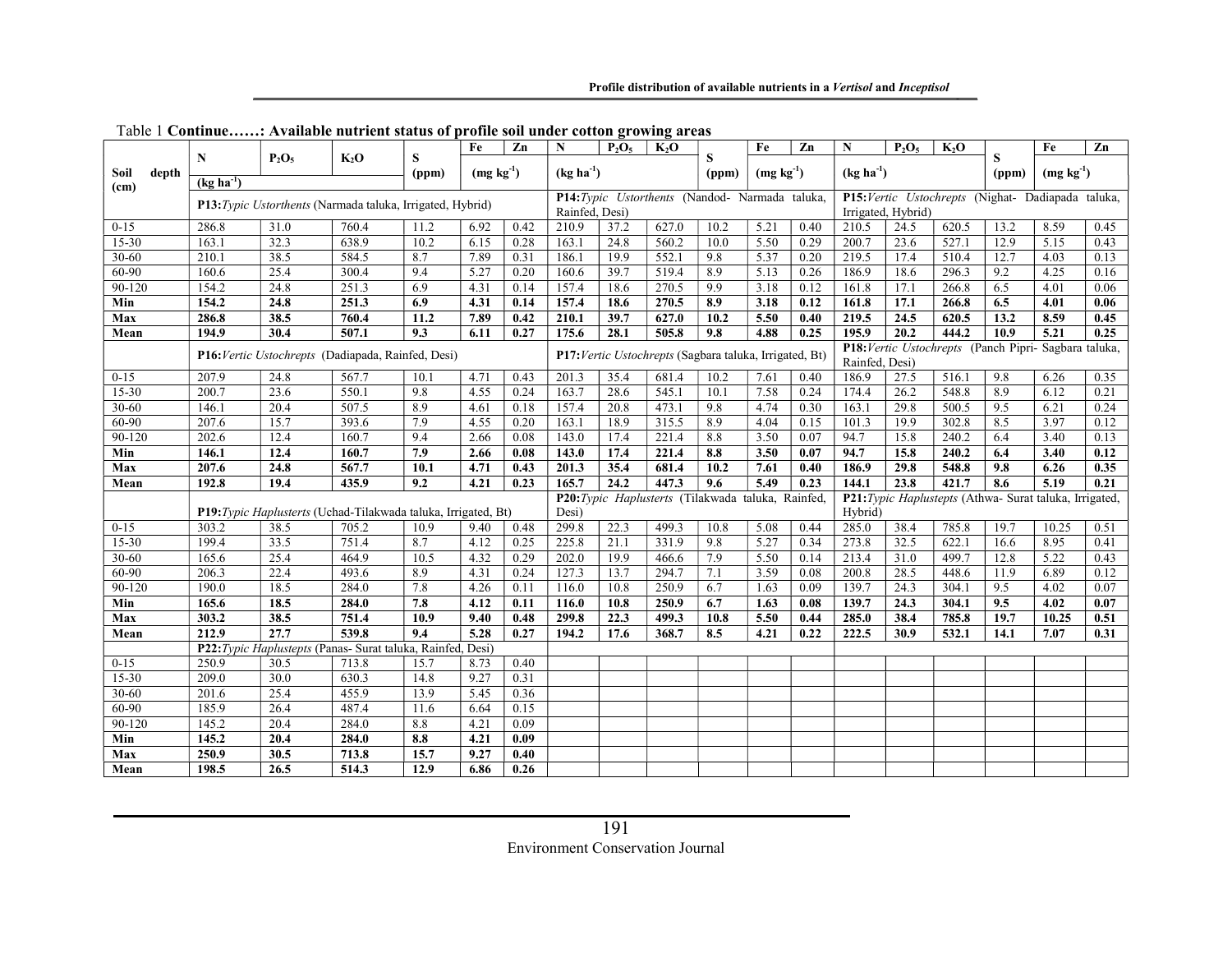sources *etc* in the root *rhizosphere* as external **Available potassium** ( $K_2O$ ) available  $P_2O_5$  in surface soil.

In case of rainfed profiles (Table 1) i.e. P2, P4, P6, P8, P10, P12, P14, P16, P18, P20 and P22, status of the same was 'low to marginally high' and varied widely from 26.1 to 34.5, 14.5 to 32.3, 18.6 to 44.7, 28.6 to 33.5, 18.6 to 24.8, 19.9 to 57.1, 18.6 to 39.7, 12.4 to 24.8, 15.8 to 29.8, 10.8 to 22.3 and 20.4 to  $30.5$  kg ha<sup>-1</sup>, respectively, with corresponding mean values of 29.7, 26.4, 29.8, 31.5, 21.4, 34.3, 28.1, 19.4, 23.8, 17.6 and 26.5 kg ha<sup>-1</sup>, respectively. However, P12 had the highest  $(34.3 \text{ kg ha}^{-1})$  mean available  $P_2O_5$  content, while P20 exhibited the lowest mean (17.6 kg ha<sup>-1</sup>) available  $P_2O_5$ . Based on profile mean available  $P_2O_5$  content, the rainfed profiles can be placed in the following descending order: P12 > P8 > P6 > P2 > P14 > P22 > P4 > P18  $>$  P10  $>$  P16  $>$  P20. Available P<sub>2</sub>O<sub>5</sub> decreased with depth in all profiles, except P10, P12, P14 and P18. In all the profiles rating of available  $P_2O_5$  was 'low' from surface to lower horizon. Thus, available  $P_2O_5$ management in soils with low available  $P_2O_5$  status particularly for hybrid  $/Bt$  cotton would be necessary for improving their productivity and maintain soil quality / health. Application of biocompost / vermicompost / organic matter incombination with PSB and / or inorganic phosphorus with proper placement would be some options for available  $P_2O_5$  management in soils. Irrigated profile had higher mean available  $P_2O_5$  $(31.2 \text{ kg ha}^{-1})$  status as compared to that of rainfed profiles  $(26.2 \text{ kg ha}^{-1})$  which might be due to the higher degree of P-fixation with Ca under comparatively higher pH in rainfed situation.

This apart, higher application of mineral P fertilizer in irrigated soils showing more available  $P_2O_5$ might be another reason. Prabhavati et al. (2015) found that all soils were low in available P due to its fixation due by  $CaCO<sub>3</sub>$ . Kumar (2017) that available  $P_2O_5$  varied respectively from 15.4 to 59.5  $kg$  ha<sup>-1</sup> (low to marginally high) in irrigated pedons, while the corresponding values of rainfed pedons were, 12.1 to 50.2 kg ha<sup>-1</sup> (low to medium). All the irrigated pedons showed higher mean available  $P_2O_5$  status as compared to respective rainfed pedons perhaps due to more organic matter, better crop management practices inclusive of fertilizer application.

sources would be another reason for higher Available K2O from all soil depths of irrigated profiles presented in Table 1 revealed that the available K2O in P1, P3, P5, P7, P9, P11, P13, P15, P17, P19 and P21, though varied widely, yet was rated 'medium to very high' in all depths. However, mean available K2O values in above profiles were 987.0, 702.1, 835.5, 720.2, 752.4, 607.5, 507.1, 444.2, 447.3, 539.8 and 532.1 kg ha<sup>-1</sup>, in chronological order. Similarly, in rainfed profiles of P2, P4, P6, P8, P10, P12, P14, P16, P18, P20 and P22, the mean available  $K_2O$  values were 972.3, 670.0, 830.9, 603.1, 653.9, 604.4, 505.8, 435.9, 421.7, 368.7 and 514.3 kg ha<sup>-1</sup>, respectively (Table 1). It was noticed that the available  $K_2O$  did not follow any definite pattern with depth in both irrigated and rainfed profiles. However, based on profile mean available  $K_2O$ , the irrigated profiles can be placed in the following descending order: P1  $>$  P5  $>$  P4  $>$  P7  $>$  P3  $>$  P11  $>$  P19  $>$  P21  $>$  P13  $>$  $P17 > P5$ , while rainfed profiles can be placed in the following descending order:  $P2 > P6 > P4 >$  $P10 > P12 > P8 > P22 > P14 > P16 > P18 > P20.$ The reason for 'high' status of available  $K_2O$ content in these soils might be the presence of high quantity of micaceous (biotite and muscovite) clay minerals which released K by dissolution process under sodic soil condition. Similar reasons for high available  $K_2O$  in soils were earlier reported by Singh and Mishra, (2012). Higher range of available  $K<sub>2</sub>O$  was noticed in cotton growing soils by Bhaskar (2015). However, mean available  $K_2O$ of irrigated profiles was higher  $(643.2 \text{ kg ha}^{-1})$  as compared to that of rainfed profiles  $(598.3 \text{ kg ha}^{-1})$ which might be due to higher solublization of potassium under irrigated condition from mineral lattice. Sharma, et al. (2008) and Kumar (2017) found that  $K_2O$  ranged from 134-573 kg ha<sup>-1</sup> and most of the samples classified under low category due to the intensive cropping systems and removal of nutrients is more as compared to addition which create negative balance of nutrients in soil. In addition to this, the imbalanced use of fertilizers and inadequate use of organic manure are also responsible for increasing deficiency of available nutrients in these soils.

# Available sulphur (S)

Available S from all depths of profiles (irrigated and rainfed) are presented in Table 1. Status of available S in irrigated profiles i.e. P1, P3, P5, P7,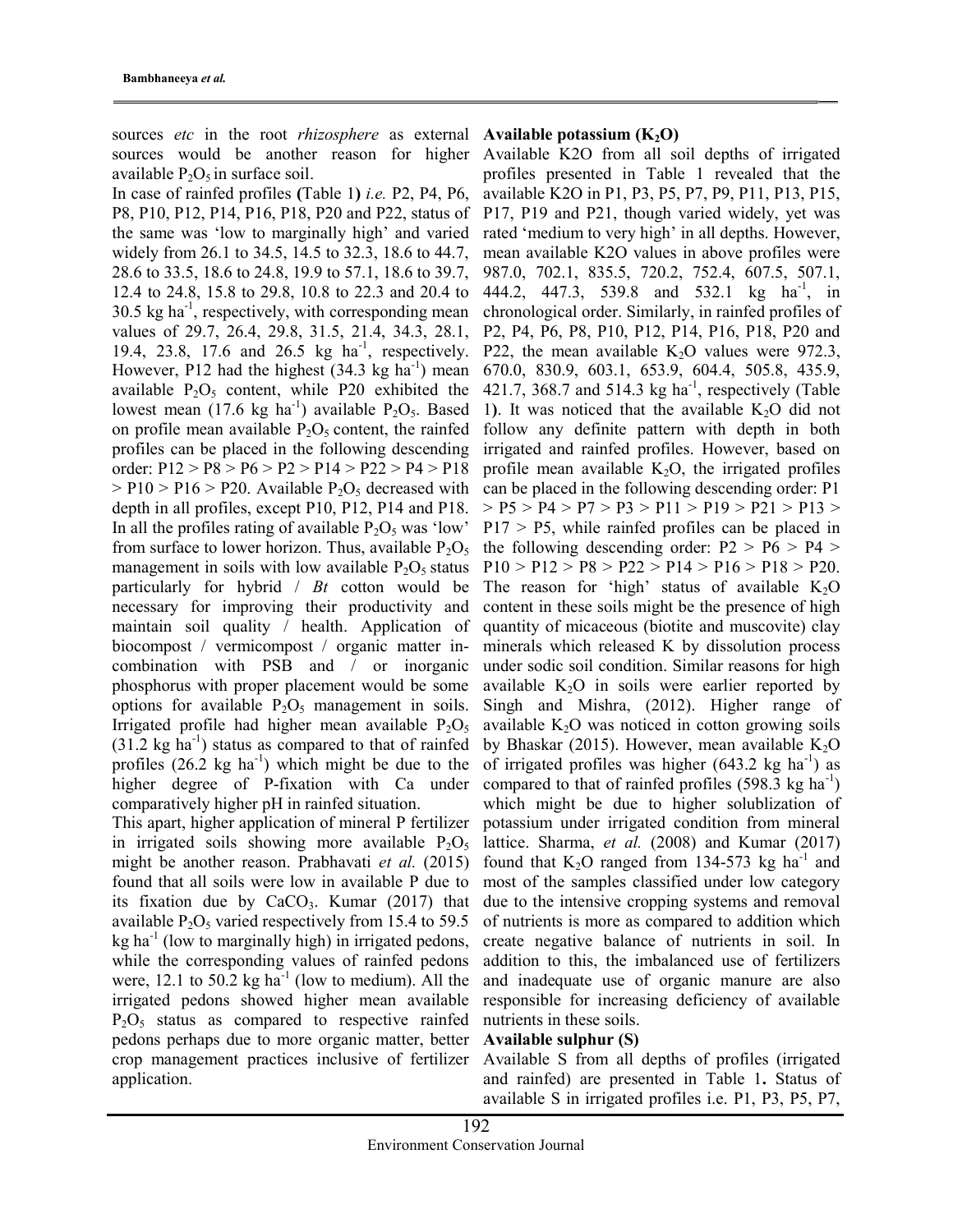P9, P11, P13, P15, P17, P19 and P21, showed 'low to marginally high' and varied widely from 11.6 to 20.1, 9.2 to 15.1, 8.9 to 15.9, 8.1 to 14.6, 7.7 to 14.9, 7.7 to 18.1, 6.9 to 11.2, 6.5 to 13.2, 8.8 to 10.2, 7.8 to 10.9 and 9.5 to 19.7 ppm, respectively, with corresponding mean values of 16.5, 11.7, 12.5, 12.0, 12.3, 13.3, 9.3, 10.9, 9.6, 9.4 and 14.1 ppm, respectively. The magnitude of available S content decreased with depth (except in P1, P3, P7, P11 and P19 as a result of churning processes of vertic clay / black soils) due to decreased quantum of organic matter at lower depths and leaching of sulphur by percolating water. Available S in surface soil of profiles contained 20.1, 15.1, 15.9, 14.3, 14.9, 18.1, 11.2, 13.2, 10.2, 10.9 and 19.7 ppm, respectively showing 'moderately high' available S status in P1 and rest of the profiles showed 'medium' status. Based on profile mean available S content, the irrigated profiles can be arranged in the following descending order:  $P1 > P21 > P11 > P5 > P9 > P7 >$  $P3 > P15 > P17 > P19 > P13$ . However, mean available S content of soil up to 60 cm depth was found 'moderately medium', particularly in Bharuch district areas of Maktampur and nearby villages (Bharuch, Kasakpati, Kanbivaga and Jhadeshwar), Achhaliya and nearby villages (Vaghpara and Umalla), Tancha (villages of Samni and Kalak), Vagra and nearby villages (Gandhar, Vagra, Muler, Aladar and Trankal), Manglad and nearby villages (Mahapara and Kundhal), Hansot and nearby villages (Vamleshwar and Katpor), indicating 'medium' productivity potential of cotton, S management would be required which is possible by application of at higher addition of organic amendments (manures, FYM, biocompost etc.) to adequate S uptake and ultimately improved growth and yield of cotton crop as reported by Winans et al. (2015).

In case of rainfed profiles (Table 1) i.e. P2, P4, P6, P8, P10, P12, P14, P16, P18, P20 and P22, status of the same was 'low to medium' status exhibiting 7.2 to 18.7, 8.7 to 13.1, 5.8 to 15.7, 6.2 to 14.2, 7.3 to 13.1, 6.5 to 14.9, 8.9 to 10.2, 7.9 to 10.1, 6.4 to 9.8, 6.7 to 10.8 and 8.8 to 15.7 ppm, respectively with corresponding mean values of 14.8, 10.6, 11.6, 10.6, 10.8, 11.4, 9.8, 9.2, 8.6, 8.5 and 12.9 ppm, respectively. The magnitude of available S content decreased with depth except P2, P4, P8, P10, P14 and P22. Surface soil contained 18.7, 13.1, 15.7,

14.2, 12.6, 14.9, 10.2, 10.1, 9.8, 10.8 and 15.7 ppm available S in 'low to medium' status in all the above profiles in chronological order, showing P2 the highest available S content (18.7 ppm), while the lowest (9.8 ppm) was found in P16. Based on profile mean available S, the rainfed profiles can be placed in the following descending order: P2 > P22  $>$  P<sub>0</sub>  $>$  P<sub>12</sub>  $>$  P<sub>10</sub>  $>$  P<sub>4</sub>  $>$  P<sub>8</sub>  $>$  P<sub>14</sub>  $>$  P<sub>16</sub>  $>$  P<sub>18</sub>  $>$ P20. Soil up to 60 cm depth was found 'lower medium' status in rainfed profiles of Bharuch district (Bharuch, Jhagadia, Amod, Gandhar, Jambusar and Hansot) and overcome the 'lower medium' available S status, S-management would be required which is possible by different means as stated above. However, 'low' status was found in Nandod (around of Amletha, Kumasgam, Dholar and Ringni) in Narmada taluka, Dadiapada (around of Dhanor, Soliya and Pangam), Panch Pipri (around of Navagam, Ghodmung, Pat and Selamba) in Sagbara taluka and Tilakwada (around Marundhiya and Gamod) in soil depth up to 60 cm was perhaps due to low organic carbon content in soils coupled with its low mineralization rate. To overcome the 'low' available S status i.e low crop productivity potential, through addition of inorganic S (especially gypsum) and organic sources like manures, FYM, sulphonated compost, biocompost (an easily available cheap source obtained from sugar factories of South Gujarat as byproduct) and sulphur - solubilising microbes are some of suggested measures in order to sustain soil quality and for possible improvement of cotton yield. In the present investigation, irrigated profiles had the higher available S content as compared to respective rainfed profile in surface horizon as well as on mean profile basis. The reason might be the higher organic matter content along with mineralization rate in irrigated soils as compared to rainfed soils. Kumar et al. (2016) investigated that, available sulphur to be 'low to high' status and it ranged from 3.8 to 74.8 and 4.5 to 26.2 ppm, respectively in irrigated and rainfed soils, while in sub-surface layer their magnitude was lower for both the system. Such wide range of available sulphur in these cotton soils might be attributed to variation in soil properties like pH, SOC, CEC, addition of varying quantum of organics and variation in agronomic practices. The higher available S in irrigated soils might be the higher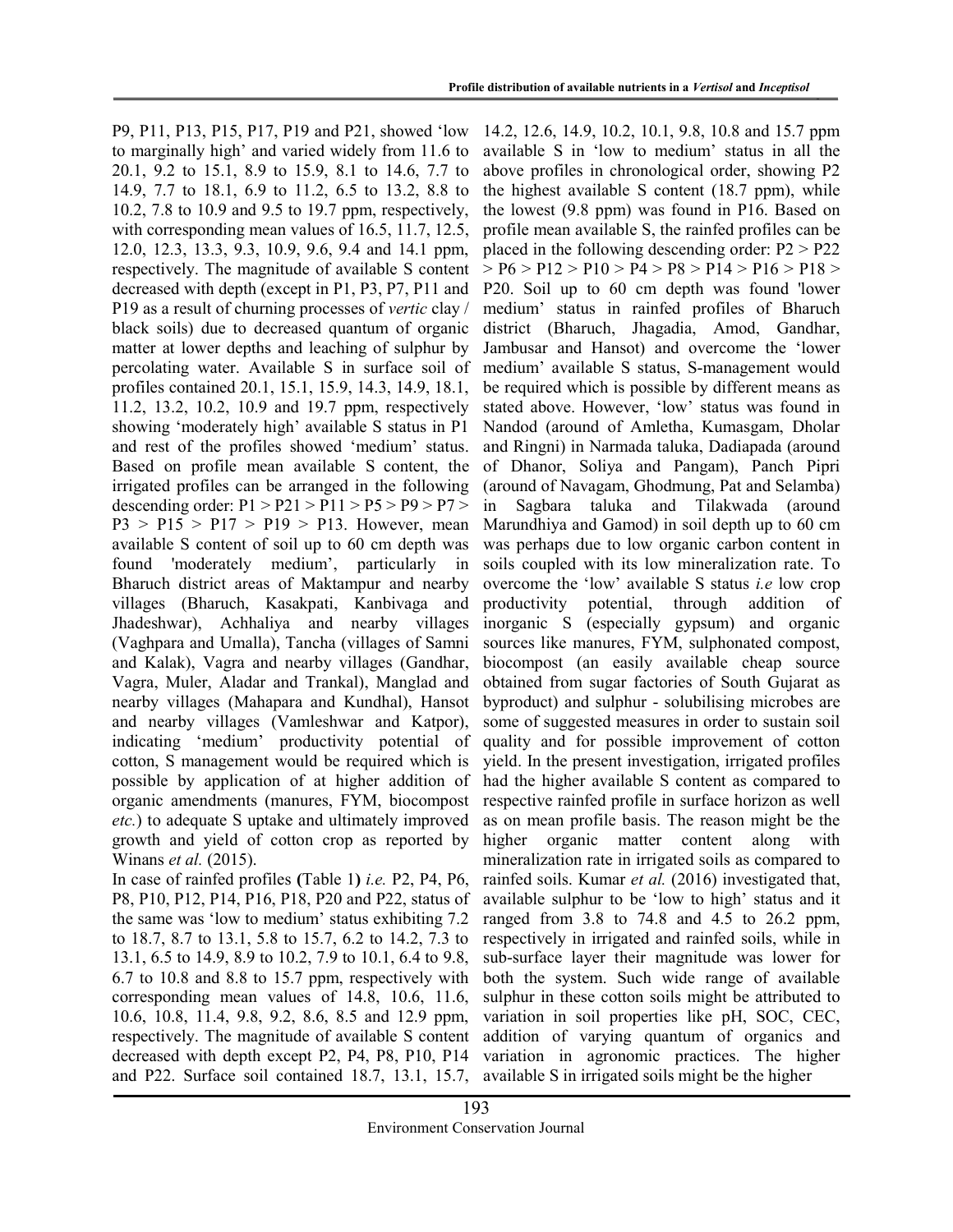organic matter in irrigated soils as compared to rainfed soils.

# Available DTPA-Fe

Results of DTPA-extractable (available) Fe and Zn of different depths of profile soils are presented in Table 1. The results revealed that the status of DTPA- Fe in all depths of irrigated and rainfed profiles ranged from 'low to high'. In case of irrigated profiles i.e. in P1, P3, P5, P7, P9, P11, P13, P15, P17, P19 and P21 respectively from Maktampur, Achhaliya, Tancha, Vagra, Manglad, Hansot, Narmada, Nighat, Sagbara, Uchad and Athwa, DTPA- Fe varied from 7.14 to 9.12, 4.58 to 9.41, 4.31 to 10.42, 2.47 to 8.10, 5.20 to 8.54, 7.62 to 9.81, 4.31 to 7.89, 4.01 to 8.59, 3.50 to 7.61, 4.12 to 9.40 and 4.02 to 10.25 mg  $kg^{-1}$ , respectively with corresponding mean values of 8.32, 7.22, 7.31, 5.31, 6.60, 8.87, 6.11, 5.21, 5.49, 5.28 and 7.07 mg  $kg<sup>-1</sup>$ , respectively. Only in two profiles (P5 and P21) surface soil recorded 'marginally high' status of DTPA- Fe, but in rest nine irrigated profiles status of the same was 'medium'. However, surface soil of all the profiles recorded the highest value and the magnitude dwindled regularly with increase in soil depth in profiles P7, P13 and P17 and in rest of the profiles the value decreased with irregular trend down the profiles. Such distributions of DTPA- Fe in profile soil might be attributable to soil pH and texture and also to organic matter content at different depth. At lower depths mainly due to high alkaline pH the available Fe content was comparatively 'low'. Similar reasons were put forwarded by Prabhavati et al. (2015) for black soils. They found that DTPA extractable Fe content of entire micro-watershed soils was low in soils (Lindsay and Norvell, 1978). However, up to 60 cm depth (maximum root zone depth of cotton crop) the mean available Fe content of P7 (around Sachan and Pisad area of Vagra taluka), P15 (around Barmba and Zarnawadi area of Nighat, Dadiapada taluka), P17 (around Pankhala, Moravi and Kankhadi from Sagbara taluka) and P19 (around Navapura, Dabhed and Dhanikhod areas of Uchad, Tilakwada taluka) was found 'low' status or 'deficient', indicating that cotton plant might face problem in fulfilling its iron demand from soil. Thus, Fe management would be required and appropriate measures must be taken to improve the status of Fe for these soils through application of more organic matter/ manure, humus etc. as well as

inorganic Fe- fertilizers ( $FeSO<sub>4</sub>$  or Fe-chelates). Up to the maximum root zone depth of cotton crop 60 cm depth the mean available Fe with 'medium' status was observed at Maktampur and nearby villages (Kasakpati, Kanbivaga and Jhadeshwar) of Bharuch taluka, Achhaliya and nearby villages (Vaghpara and Umalla) of Jhagadia taluka, Tancha and nearby villages (Samni and Kalak) of Amod taluka, Manglad and nearby villages (Mahapara and Kundhal) of Jambusar taluka, Hansot and nearby villages (Vamleshwar and Katpor) of Hansot taluka and Narmada city area its surrounding villages (Handi and Dhochki). With respect to profile mean Fe, profiles can be arranged:  $P11 > P1 > P5 > P3 >$  $P21 > P9 > P13 > P17 > P7 > P19 > P15$ . In case of rainfed profiles DTPA- Fe status ranged from 'low to medium' showing 5.92 to 7.95, 3.82 to 6.45, 3.95 to 9.10, 2.89 to 7.12, 3.90 to 7.01, 3.57 to 9.50, 3.18 to 5.50, 2.66 to 4.71, 3.40 to 6.26, 1.63 to 5.50 and 4.21 to 9.27 mg  $kg^{-1}$ , respectively in P2, P4, P6, P8, P10, P12, P14, P16, P18, P20 and P22, respectively from Bharuch, Jhagadia, Amod, Gandhar, Jambusar, Hansot, Nandod, Dadiapada, Panch Pipri, Tilakwada and Panas with corresponding mean values of 7.07, 4.97, 6.71, 4.88, 5.77, 6.18, 4.88, 4.21, 5.19, 4.21 and 6.86 mg kg<sup>-1</sup>, respectively (Table 1). Surface soils of profiles recorded 'medium' status of DTPA- Fe, while at lower depths mainly due to high alkaline pH the content of Fe was comparatively 'low'. In P6, P8 and P12, DTPA-Fe gradually diminished with depth and in others trend was irregular with soil depth. However, mean available Fe up to maximum root zone depth (60 cm) in seven profiles (P2, P4, P6, P10, P12, P18 and P22) was found 'marginally medium', while the same in rest of the profiles was 'low'. The area with low mean Fe was spreaded over in Narmada city areas and Tilakwada, Sagbara and Dadiapada talukas. Thus, precautionary measures as above also should be taken for soils with 'low' status of available Fe. However, profiles in descending order of mean DTPA-Fe were as: P2 >  $P22 > P6 > P12 > P10 > P18 > P4 > P8 > P14 >$  $P16 > P20$ .

# Available DTPA-Zinc

Status of DTPA-extractable (available) Zn at different soil depths of irrigated profiles varied from 'low to medium' (Table 1). DTPA- Zn varied from 0.21 to 0.51, 0.18 to 0.56, 0.14 to 0.46, 0.12 to 0.45, 0.10 to 0.61, 0.12 to 0.55, 0.14 to 0.42, 0.06 to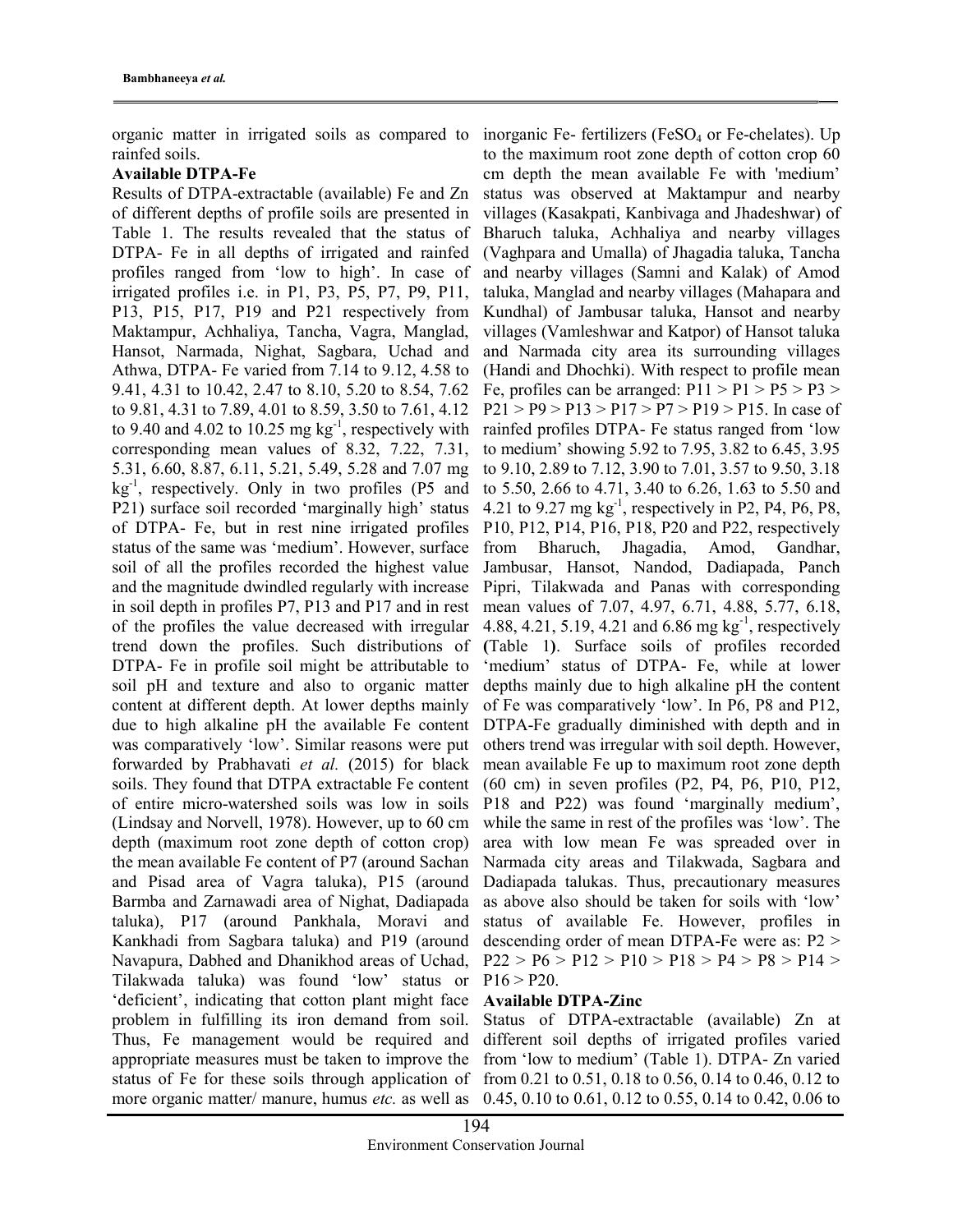0.45, 0.07 to 0.40, 0.11 to 0.48 and 0.07 to 0.51 mg  $kg^{-1}$ , respectively with corresponding mean values of 0.36, 0.38, 0.33, 0.30, 0.32, 0.35, 0.27, 0.25, 0.23, 0.27 and 0.31 mg  $kg^{-1}$ , respectively in P1 to P21 (only odd numbers). However, in case of rainfed profiles (Table 1), the status of DTPA- Zn was 'low' all through (100%) ranging from 0.19 to 0.48, 0.17 to 0.43, 0.11 to 0.41, 0.13 to 0.43, 0.11 to 0.41, 0.08 to 0.42, 0.12 to 0.40, 0.08 to 0.43, 0.12 to 0.35, 0.08 to 0.44 and 0.09 to 0.40 mg  $\text{kg}^{-1}$ , respectively in the even number of profiles (P2 to P22) with corresponding mean values of 0.34, 0.30, 0.29, 0.28, 0.28, 0.27, 0.25, 0.23, 0.21, 0.22 and  $0.26$  mg kg<sup>-1</sup>, respectively. Based on profile mean DTPA- Zn, the irrigated profiles can be placed in the following order:  $P3 > P1 > P11 > P5 > P9 >$  $P21 > P7 > P13 > P19 > P15 > P7$ , while, the order for rainfed profiles:  $P2 > P4 > P6 > P10 > P8 > P12$  $>$  P22  $>$  P14  $>$  P16  $>$  P18  $>$  P20. Both in irrigated and rainfed profiles surface soil contained the highest magnitudes of DTPA-Zn and thereafter it decreased regularly with depth only in one irrigated profile (P1) and two rainfed profiles (P8 and P12). However, in rest of the irrigated and rainfed profiles DTPA-Zn dwindled with irregular trend down the depth. The decreased in content of Zn with depth might be due to its close association with organic carbon which was found to decrease down the profiles. The surface soils of irrigated profiles i.e., P1, P3, P9, P11 and P21 exhibited 'marginally medium' status of DTPA-Zn and in other irrigated profiles status of the same in surface as well as sub-surface soils was 'low'. Results were supported by the findings (Table 1) as were evidenced from scattered surface samples from cotton growing soils of 11 talukas of South Gujarat. Deficiency of available Zn in all the rainfed soils as well as major irrigated soils might cause problem in fulfilling the cotton crop demand for zinc in synthesis of growth hormones and during flowering and boll formation stages which ultimately might cause reduction in cotton crop yield. Thus, available Zn to be improved by adding higher quantum of gradual addition of more organic matter/ manure, FYM, biocompost, crop residues and green manuring *etc*. and inorganic sources like Zn-Chelates/ Na-Zn-EDTA etc. to avoid possible deficiency of this micronutrient. The overall results indicated that magnitude of profile mean value of

all micronutrients under irrigated situation were higher as compared to those of respective rainfed profiles which might be due higher external addition of organic manures, in situ addition of higher plant debris and root volume and management practices. Higher micronutrients content in surface layers, in general, might be due to their addition of organic matter / plant residues, fertilizers and their association with organic matter in surface soil. In case of deeper layers, content decreased which might be due to the presence of more calcium carbonate at deeper layers which decreased the availability of micronutrients as a result of formation of insoluble hydroxides at higher pH. Results on micronutrients under the present study were in the same line as mentioned by Tagore et al. (2014) in black cotton soils and Chouhan et al. (2012) in medium black soils. Kumar (2017) studied soil available micro nutrients status of Inceptisols and Vertisols under irrigated and rainfed cotton system in Bharuch district, Gujarat. He found that in all irrigated pedons, DTPA-Fe and Zn content of different soil horizons varied from 1.92 to 9.33 and 0.07 to 0.61 mg  $\text{kg}^{-1}$ , respectively with corresponding mean values of 4.9 and 0.22 mg kg<sup>-1</sup>, respectively. In case of all rainfed pedons, the corresponding values varied from 1.68 to 9.33 and 0.06 to 0.29 mg  $kg^{-1}$ , respectively with the corresponding mean values of 4.2 and 0.16 mg  $kg^{-1}$ , respectively. Pedons mean values of all micronutrients under irrigated situation exhibited higher magnitude as compared to those of respective rainfed pedons. In general, the magnitude of DTPA-micronutrients in both the case decreased with depth with decreasing SOC which acted as chelating agent.

# Conclusion

Available N of irrigated and rainfed soil profiles varied from 111.4 to 303.2 (low to medium) and 94.7 to 299.8 kg ha<sup>-1</sup> (low to medium), respectively. Available  $P_2O_5$  correspondingly varied from 17.1 to 79.4 (low to high) and 10.8 to 57.1 kg ha<sup>-1</sup> (low to marginally high), respectively. In general, available N slightly decreased with depth. The available  $P_2O_5$ was higher in surface soils than sub surfaces. Further, profile mean available  $K_2O$  of irrigated and rainfed situations were rated 'high'. All the irrigated pedons jointly showed higher mean